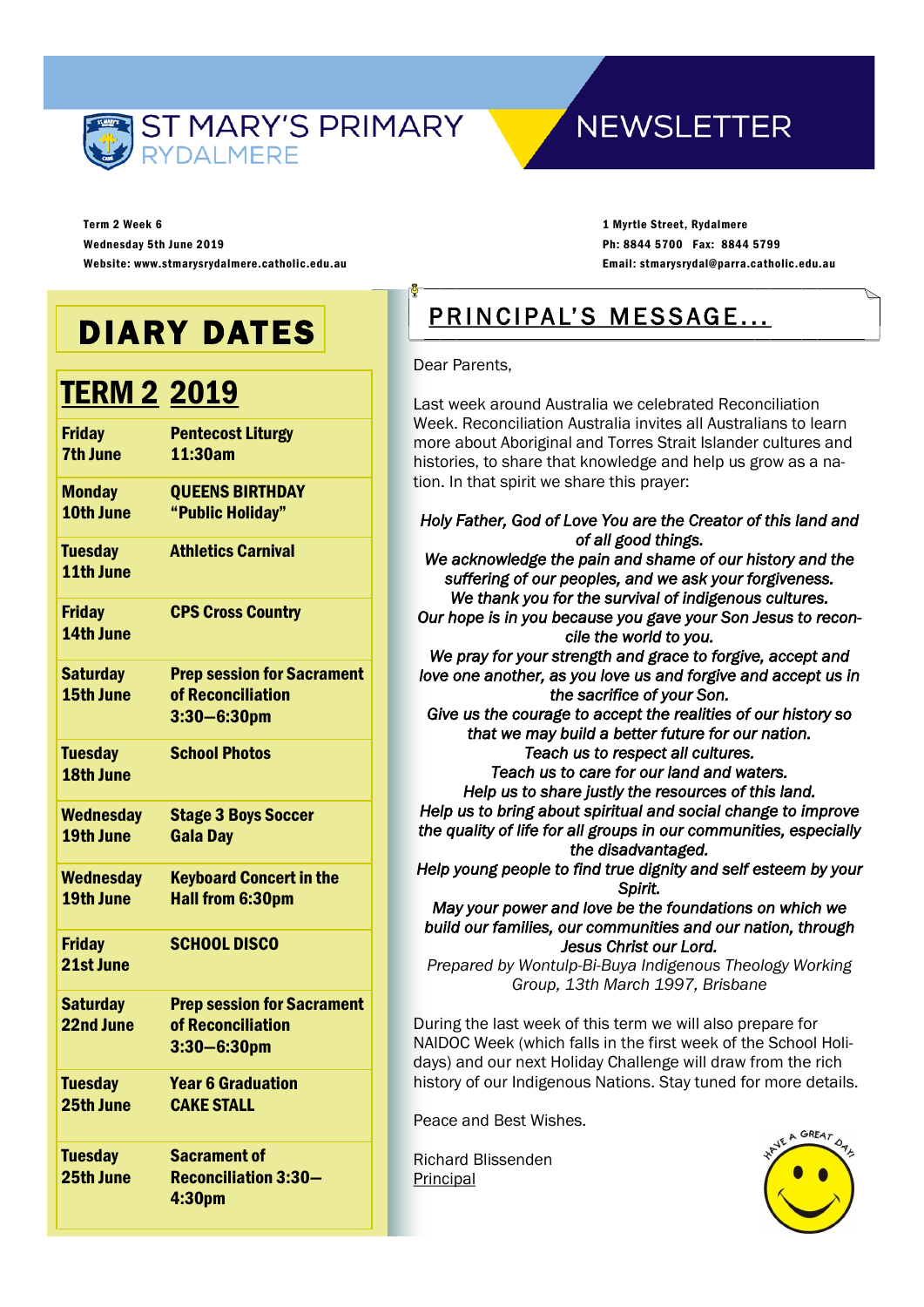# St Mary's Newsletter……

### SCHOOL PHOTOS

Today you will receive an envelope for the upcoming School Photos, which are scheduled for Tuesday 18th June. Please check your child's bag. Each envelope is personalised with your child's name and class on the front. Please take care not to misplace or lose the envelope as they cannot be replaced.

Follow the instructions on the back of the envelope on how to order and pay for the photo's. ALL envelopes are to be handed directly to the photographer on the day. NO envelopes are to be sent to the office.

If you would like a sibling photo taken, please collect an envelope from the school office.



## SCHOOL FEES

Term 2 school fees are due for payment this week. Please contact Susan in the office if you did not receive your second term invoice mailed to your home address.

## BOOK CLUB

The Book Club catalogue number 3 for 2019 was sent home last week. You can order and pay online for your child's Book Club purchases using a credit card via LOOP. The order will be electronically linked to our school. Please order and pay via the website. Orders for Issue 3 close 20.6.19.

#### HOW TO ORDER USING LOOP

- Sign in or register an account at: scholastic.com.au/loop or by using the LOOP app, which can be downloaded from the App store or Google Play.
- Click on ORDER and select school and child's class.
- Add child's first name and last initial (so we know who the book is for).
- Enter the product item number from the Book Club catalogue.
- Make payment via credit card.
- All orders will be delivered to St Mary's and distributed to the children.

Any questions, please contact Kristine Muir— Book Club Organiser on 8844 5700.

## PARISH TRIVIA NIGHT—SATURDAY 29TH

JUNE 6.30pm for a 7.00pm start finish at 9.30pm. Venue is at the Parish Hall. Have you booked a table yet? Come along for a great night and help support our Parish.

## ATHLETICS CARNIVAL

Due to the postponement of yesterday's Athletics Carnival we will be using our backup carnival date – which is next Tuesday  $11<sup>th</sup>$  June. Please check Skoolbag for updates as the ground may be closed even if the weather is fine and we will keep the community updated as we know more.

## TEACHERS ARE LEARNERS TOO

The professional learning of the staff continues to be a strength of our school. Recently Mrs Atkinson attended two training sessions to support students as they exit from our Reading Recovery Programme, Mr Blissenden attended a state conference for Catholic School Principals and many of our classroom teachers completed some additional



# HOLIDAY CHALLENGE WINNERS

Congratulations to the following winners of the random draw for students who completed the Holiday Challenge:

- Kinder Hayon K and Olivia W
- Year 1 Matilda C
- Year 2 Isabella M
- Year 3 Alyssa M
- Year 4 Kristina A
- Year 5 Sanderson K



| <i><b>BIRTHDAY</b></i><br><b>CELEBRATIONS</b> |                  |            |
|-----------------------------------------------|------------------|------------|
| June 8                                        | Maiya H          |            |
| <b>June 10</b>                                | David K          |            |
| June 11                                       | Antonious M      |            |
|                                               | <b>Gabriel M</b> |            |
| June 12                                       | Marcus S         |            |
| June 14                                       | Aren S           |            |
| June 17                                       | Majella C        |            |
| الخارجية المارية والمرورين والمستندرة         | بالتكسير السابر  | <u>LHL</u> |

*We would like to wish all of these children a very happy birthday!!*

I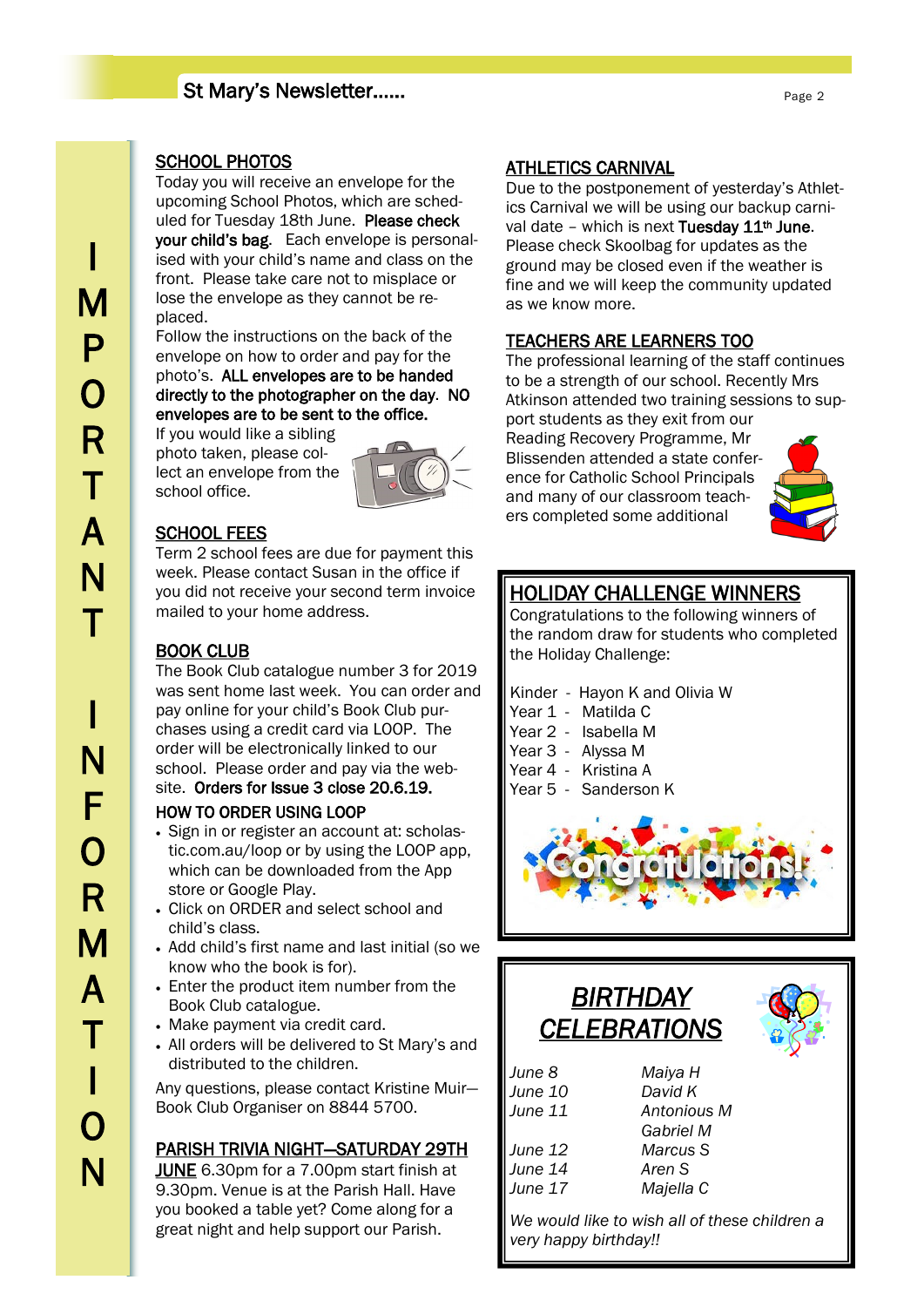# FROM MR BLISSENDEN...

#### SUPERVISION AT SCHOOL

Please remember that playground supervision at school commences at 8.20am and concludes at 3.20pm. At afternoon dismissal, children must be collected by this time. For safety reasons, children should not be at school before or after these times.

#### THREE WAY INTERVIEWS

In the last week of this term our teachers would like to invite you and your child to attend a Three Way Interview (3WI). A separate letter with how to make an interview time will be sent home shortly. We introduced 3WIs three years ago and the feedback has been overwhelmingly positive. You, your child and your child's teacher will discuss their work from Semester One (Terms 1 and 2) and together set some goals for Semester Two (Terms 3 and 4). More details to follow.

#### VOLUNTEER TRAINING

'*Building Child Safe Communities*' is an initiative developed by Catholic Education, Diocese of Parramatta. It is a requirement that all volunteers must complete an online 'Undertaking Form' that confirms expectations in relation to behaviour whilst volunteering at schools. This undertaking form also seeks to determine the suitability of volunteers by requiring them to declare that they do not have a criminal history involving children.

The Child Protective Training module is a compulsory two-step process for all volunteers working in our schools and can be accessed via the following link: <http://childprotection.parra.catholic.edu.au> Click onto VOLUNTEERS. Complete STEP 1-Volunteer Form - Complete online. STEP 2-Training Module Read through the presentation then complete and submit the quiz questions. After successful completion of both steps, two notifications will be sent via email to the school and also to the volunteer's email address. The Volunteer Form and Training Module will remain valid for two years.

#### INVITATION

Join Greg Whitby, Executive Director of Catholic Education Diocese of Parramatta, for a transparent and engaging Q&A session with parents and guardians from learning communities throughout the diocese. Held at St Andrews College in Marayong, on the  $13<sup>th</sup>$  June, the event will begin at 7pm with light refreshments, followed by a Q&A session with Executive Director Greg Whitby where parents will have the chance to raise their questions around education and school in today's world. Can't make it in person? This event will also be live-streamed via the CEDP Facebook page. Be sure to click on 'Interested' or 'Going' to be reminded before the discussion goes live! You can do this via the event page: <https://www.facebook.com/events/1988053254654264/> Free ticket registration for this event is available at [www.chatterbox.parra.catholic.edu.au](http://www.chatterbox.parra.catholic.edu.au) If you have any questions or would like further information in regards to this event, please contact Lachlan Andrews from Catholic Education Diocese of Parramatta via landrews8@parra.catholic.edu.au or on 9840 5790.

#### TELL THEM FROM ME

Over the next fortnight we will be inviting students, teachers and parents to provide feedback on their experience of our school using an online survey. The surveys are an important part of our whole school evaluation and planning process.

We would like to invite you to complete the *Tell Them From Me (TTFM)* Partners in Learning survey. As we value the role of parents and carers within our school community we would greatly appreciate your feedback. The information you provide will be used to maintain our commitment to working together in partnership to further improve student learning and wellbeing at St Mary's. The survey is anonymous and will take approximately 20 minutes to complete. You are able to access the parent survey on your computer or mobile device by using this URL: <http://tellthemfromme.com/x5vkj>